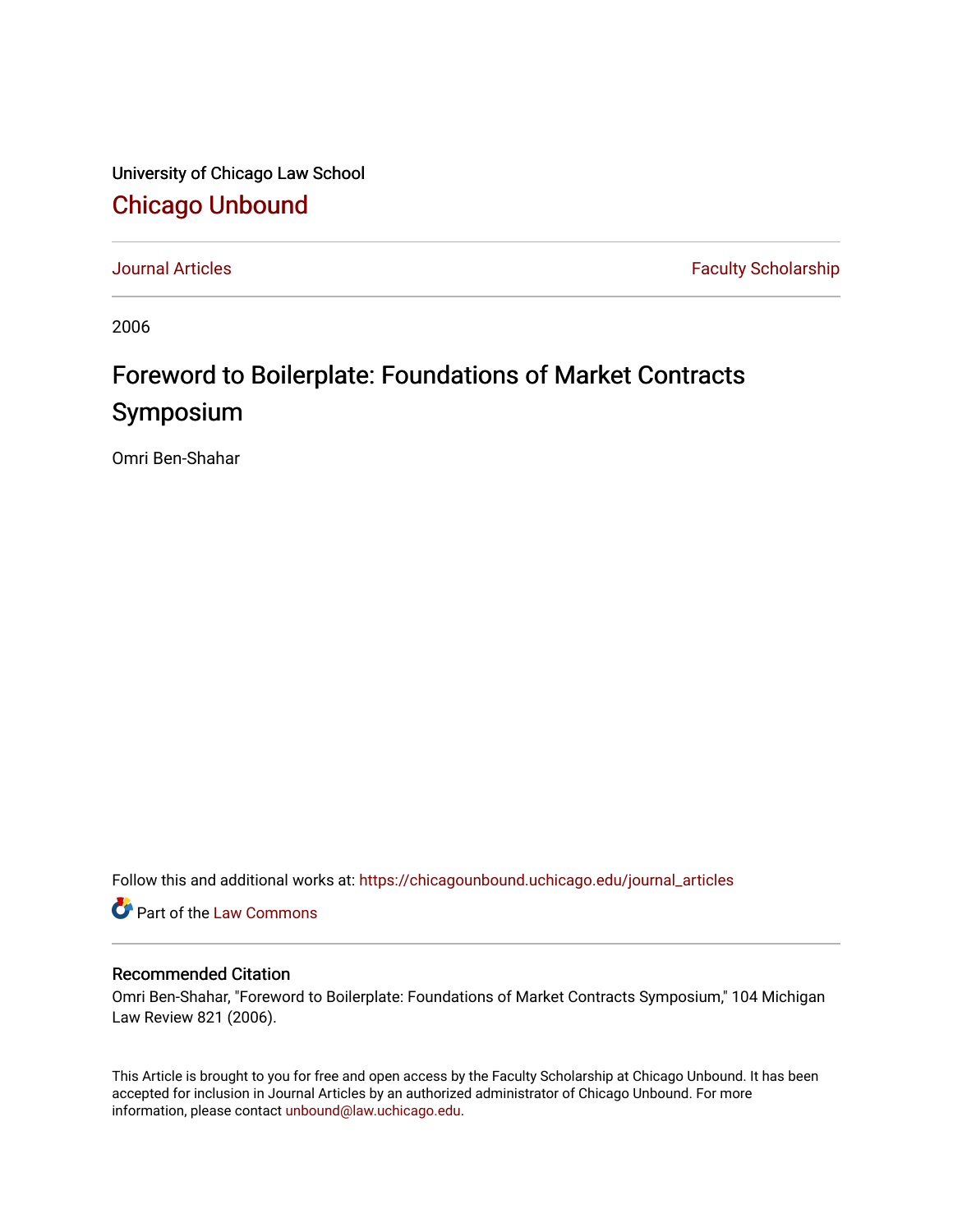# **FOREWORD**

### *Omri Ben-Shahar\**

It is tempting to open this symposium with yet another "boilerplate" salute to the challenge that standard-form contracts pose for contract law doctrine. You may have seen many tributes to this fundamental problem. **If I** were to offer my own variation on this familiar introduction, **I** would have perhaps tried to come up with an original spin to induce you to read forward another paragraph or two. **I** would probably have talked about a major divide within contract law between the "law of negotiations" and "product regulation." The former is the body of doctrines that determine the legal consequences of bargaining behavior; the latter is the assortment of substantive limitations on terms of bargains, some general to all contracts, others industry- or area-specific. I would then have argued that the study of standard form belongs to the latter, not the former, and that this distinction can help overcome many difficulties in contract law doctrine.

Such would surely be an appropriate overture for a conference on boilerplate. Boilerplate, recall, is the building blocks of standard-form, nonnegotiated contracts. The enforceability of boilerplate is very much the legal locus where the philosophical debate over the regulation of markets hits the road. Boilerplate employment arbitration terms, for example, are the core of one of the most intriguing and fundamental debates in current contract law over the scope of the unconscionability doctrine.'

And yet, with boilerplate being the theme of this symposium, there is a looming paradoxical feature with such an introduction: it would be, in and of itself, a boilerplate introduction! It would satisfy all the attributes that introductions-to-symposia are known to have. It would begin with a general reminder of the importance (and timeliness!) of the topic. It would demonstrate that the stakes are more than just conceptual-scholarly clarity, but also that the business world anxiously awaits academia's last word on the topic-here, the academic gospel concerning the efficacy of market contracts. The standard introduction would then maintain that the issues are not yet resolved, cite leading scholars who have acknowledged how difficult the issues are, and posit that this lack of resolution is manifested in inadequate development of the doctrine. And finally, this hypothetical introduction would lay out a set of questions that ought to be addressed and the various ways in which the contributions to the symposium advance the answers to these questions.

Professor of Law and Economics, University of Michigan Law School, Ann Arbor, Michigan 48109 (omri@umich.edu).

<sup>1.</sup> Compare the California Supreme Court's holding in Armendariz v. Foundation Health Psychcare Services, Inc., 99 Cal. Rptr. 2d 785 (2000) with the Seventh Circuit's view in Oblix v. Winiecki, 374 F.3d 488 (7th Cir. 2004).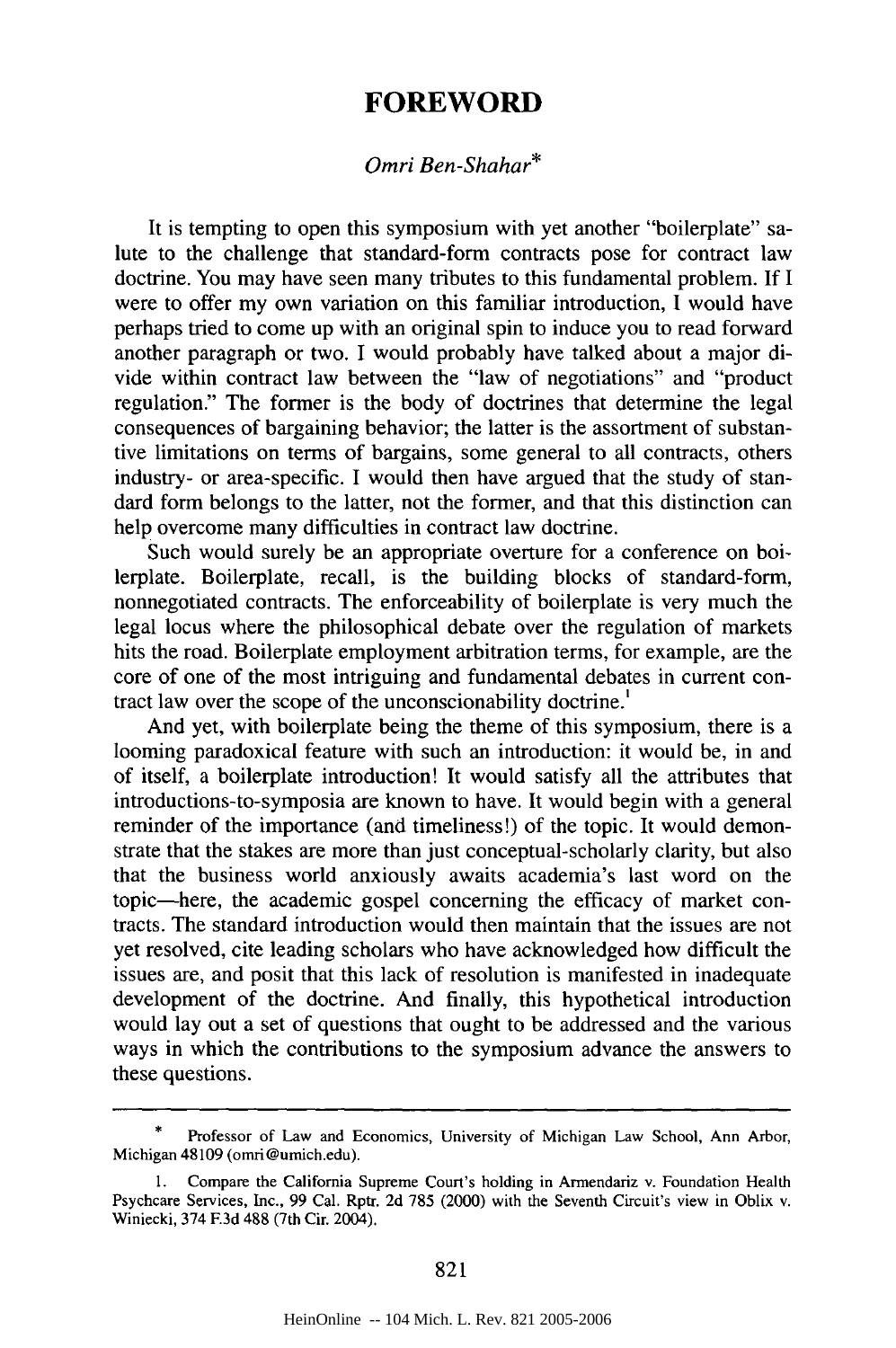You likely have read, by now, many such introductions-to-symposia, and can recognize their boilerplate structure, their adherence to the how-towrite-an-introduction protocol. But if this hypothetical introduction--- the one I eventually decided not to write—is indeed standard and predictable, it does not only introduce the topic of boilerplate; it also embodies that very phenomenon. Thus, ironically, it must satisfy many of the characteristics of boilerplate that the articles in this symposium will describe. Writing an introduction about boilerplate, it turns out, is also producing boilerplate!

Perhaps the most obvious analogy between boilerplate contracts and boilerplate introductions is the following. Like boilerplate contracts, boilerplate introductions-to-symposia are not read by anybody. (Why, then, are they written, you may naively wonder. I'll say something about this below.) The "unreadness" property is of course a troubling phenomenon, both for contracts and for symposia introductions. Luckily, some of the contributions to this symposium address this unreadness feature of boilerplate. Robert Hillman, for example, investigates whether advance disclosure mechanisms can help consumers know what's in the contract or whether they would merely backfire against the interests of consumers;<sup>2</sup> Michelle Boardman suggests that in some industries the unreadness (and unreadability) of boilerplate is a perfectly reasonable—in fact, desirable—feature of a system in which contract terms are written not to expropriate value but to stabilize meanings.<sup>3</sup>

Here is a second analogy between boilerplate terms and symposia introductions: they appear objective, but they are often one-sided. You can probably recall some introductions to past symposia that you read (despite their unreadness ... ), in which the introducer put on a mask of neutrality, acknowledged all the relevant and conflicting perspectives, provided broadas-possible context and normative appeal, and yet planted in all of that objectivity his or her own controversial agenda, building upon a set of selective assumptions and skewed observations. I am sure I can recall some such introductions, and I'm pretty sure I even wrote one.<sup>4</sup> Similar to introductions, this buried one-sidedness is also a very familiar feature of boilerplate contracts. Disguised by "legalese," they are often unbalanced, favoring their drafter. But while the one-sidedness of consumer contracts is hardly a discovery, several contributions to the symposium offer a new understanding of this phenomenon. Lucian Bebchuk and Richard Posner in one article,<sup>5</sup> and

<sup>2.</sup> Robert A. Hillman, *Online Boilerplate: Would Mandatory Website Disclosure of E-Standard Terms Backfire?,* 104 MICH. L. REV. 837 (2006).

<sup>3.</sup> Michelle E. Boardman, Contra Proferentem: *The Allure of Ambiguous Boilerplate, 104* MIcH. L. REV. 1105 (2006).

<sup>4.</sup> Omri Ben-Shahar, *Forward-Freedom from Contract,* in Symposium on *Freedom from Contract,* 2004 Wisc. L. REV. 261.

<sup>5.</sup> Lucian A. Bebchuk & Richard A. Posner, *One-Sided Contracts in Competitive Consumer Markets.* 104 MICH. L. REV. 827 (2006).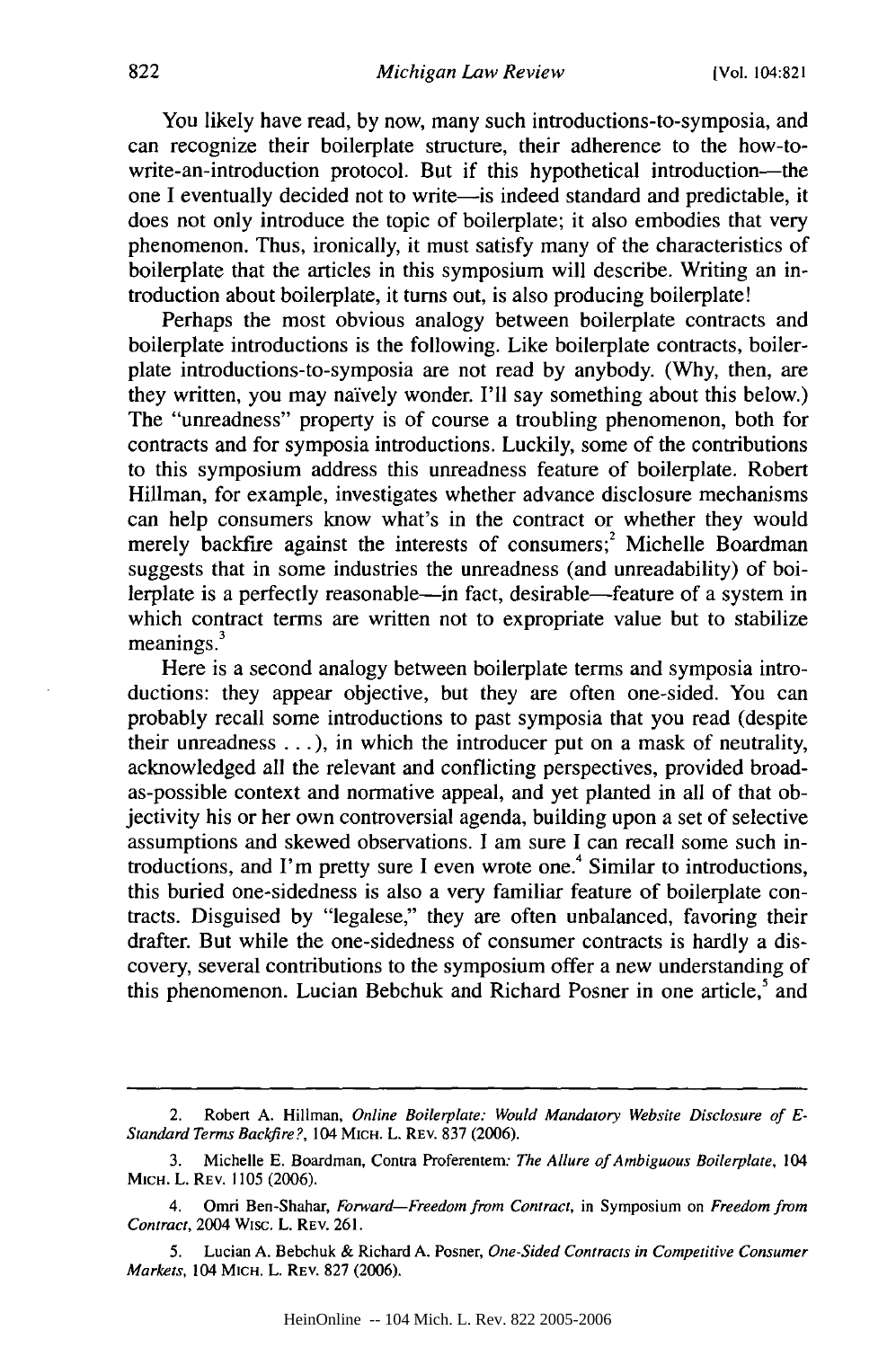Jason Johnston in another article,<sup>6</sup> argue that self-serving boilerplate terms may not be as bad as they seem. They argue that one-sided terms are a general feature of contracts written by firms who care about their reputations and who do not intend to strictly enforce such terms. These two articles argue that firms write one-sided terms in order to have the option to enforce them selectively to fend off consumer opportunism, but otherwise let their honest clients off. Johnston nicely calls it "tailored forgiveness"; Bebchuk and Posner attribute this feature to the observability but nonverifiability of opportunism-that is, to the difficulty of proving it in court. Both these articles portray a reality in which one-sidedness poses less of a concern than previously thought. In contrast, Ronald Mann examines one-sided boilerplate in credit card contracts and concludes that they continue to burden debtors.<sup>7</sup> He suggests that contract law doctrine may be inadequate in dealing with this problem and explores the case for prohibitions against some such terms or even a regulatory promulgation of more balanced mandatory clauses.

There is another, more subtle feature of introductions-to-symposia, which they again share with boilerplate terms. In a typical introduction, the collection of articles in the symposium being introduced is not a result of a tournament or competition between able scholars. The list is solicited and tailored, and the writer of the introduction is usually the person who put together this list and shaped it to correspond with what he or she perceives to be the ideal agenda. In the same way that the introduction describes a substance that is not negotiated but rather unilaterally tailored, the boilerplate contract stipulates a substance of a transaction that is not negotiated or bilaterally dickered but rather dictated-unilaterally drafted. Of course, this raises difficult questions about the relationship between boilerplate and the power to dictate. Douglas Baird demonstrates in this symposium some of the fallacies that have become all too common in addressing this relationship.<sup>8</sup> He argues that the evils of concentrated economic power have nothing to do with boilerplate. Revisiting some of the classic cases from the folklore of contract law, he shows that it is not the fine print that makes some clauses troublesome. But in a rich and original article, David Gilo and Ariel Porat show a variety of previously unrecognized ways in which boilerplate terms do operate in an anticompetitive fashion, such as to price-discriminate, facilitate collusion among sellers, and deter entry by new sellers.<sup>9</sup> The unilateral drafting of boilerplate is also studied by Jim White and me in a merchant-tomerchant context. We examine the contracts between automotive companies

Jason Scott Johnston, *The Return of Bargain: An Economic Theory of How Standard-Form Contracts Enable Cooperative Negotiation between Businesses and Consumers,* 104 MICH. L. REV. 857 (2006).

<sup>7.</sup> Ronald J. Mann, *"Contracting "for Credit,* 104 MICH. L. REV. 899 (2006).

<sup>8.</sup> Douglas G. Baird, *The Boilerplate Puzzle,* 104 MICH. L. REV. 933 (2006).

<sup>9.</sup> David Gilo & Ariel Porat, *The Hidden Roles of Boilerplate and Standard-Form Contracts: Strategic Imposition of Transaction Costs, Segmentation of Consumers, and Anticompetitive Effects,* 104 MICH. L. REV. 983 (2006).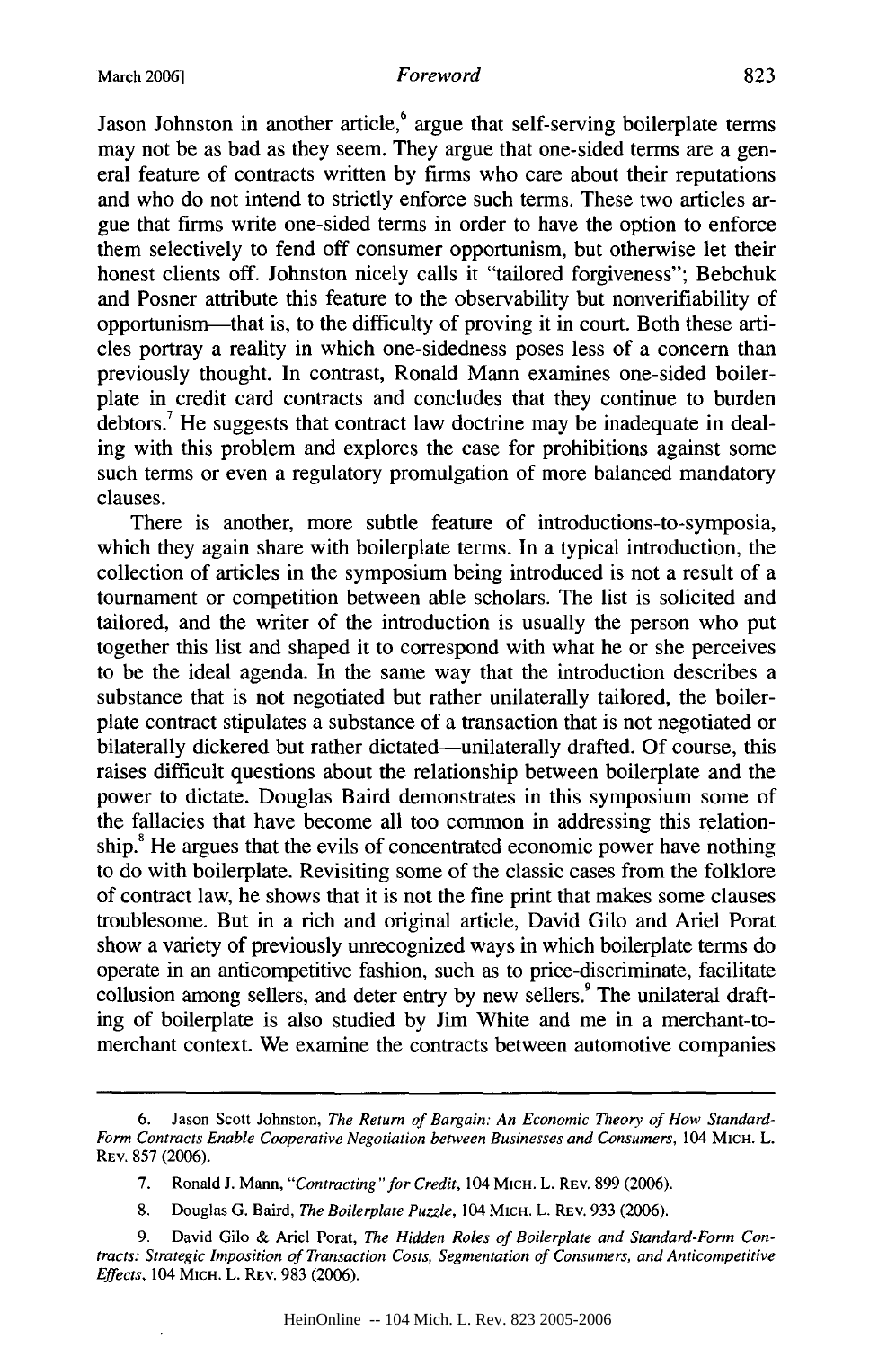and their suppliers, one of the most important form contracts (in terms of economic stakes) ever drafted.<sup>10</sup> They uncover several ways in which the drafters of these contracts prevent negotiations and tailoring from ever occurring to bolster their economic rents.

If there is a significant boilerplate element to the craft of writing an introduction-if introductions are indeed standard and predictable-this raises the question: why bother writing them? Similarly, if a form contract is boilerplate to be used and replicated by many similarly situated parties, why would any single individual have the incentive to draft it? A boilerplate contract is a public good-an item that is copied freely by others-and we should therefore expect a problem of underproduction. This question is studied directly by Kevin Davis, who identifies the production paradox and looks at the role of nonprofit organizations in generating boilerplate contracts." It is also studied by Stephen Choi and Mitu Gulati, who look at the incentives of boilerplate drafters and define their crucial role in giving interpretive meaning to boilerplate.<sup>12</sup> Choi and Gulati's study is even more ambitious: it suggests that a better way to understand the emergence of boilerplate—and to interpret it when ambiguous—is to conceive of it as *statute* and apply statutory interpretation techniques to dispute resolutions.

I have noticed another thing about published symposia: readers rarely sit down to read an entire symposium from the introduction to the last article. Rather, most readers may bump into one or a small subset of individual symposium articles that are of particular interest to them. This suggests that, other than for the participants in the conference, there is really no audience for introductions. Summarizing to the hypothetical symposium reader what the articles of the symposium are about is a service that future readers don't really need and of which very few would make use. In other words, symposia introductions are a wasteful-inefficient?-scholarly effort. This conclusion is every bit as unorthodox as the idea that boilerplate contracts may also be inefficient. And yet the claim that boilerplate could be inefficient is a more difficult proposition to defend. There is a long tradition in law and economics arguing for the efficiency of standard-form contracts. Several of the contributions in this symposium, however, suggest otherwise and provide either evidence or new theoretical underpinnings for the inefficiency conjecture.<sup>13</sup> Stephen Choi and Mitu Gulati, studying the evolution of boilerplate in sophisticated transactions, show why it is often unlikely that boilerplate converges to the most efficient terms. **<sup>4</sup>**

14. Choi & Gulati, *supra* note 12.

<sup>10.</sup> Omri Ben-Shahar & James J. White, *Boilerplate and Economic Power in Auto Manufacturing Contracts,* 104 MICH. L. REV. 953 (2006).

<sup>11.</sup> Kevin E. Davis, *The Role of Nonprofits in the Production of Boilerplate,* 104 MICH. L. REV. 1075 (2006).

<sup>12.</sup> Stephen J. Choi & G. Mitu Gulati, *Contract as Statute,* 104 **MICH.** L. REv. 1129 (2006).

<sup>13.</sup> Gilo and Porat, *supra* note 9, show various ways in which boilerplate reduces competition and thus reduces total welfare; Ben-Shahar and White, *supra* note 10, suggest that standardform purchase orders in the automotive business exhibit various inefficient terms.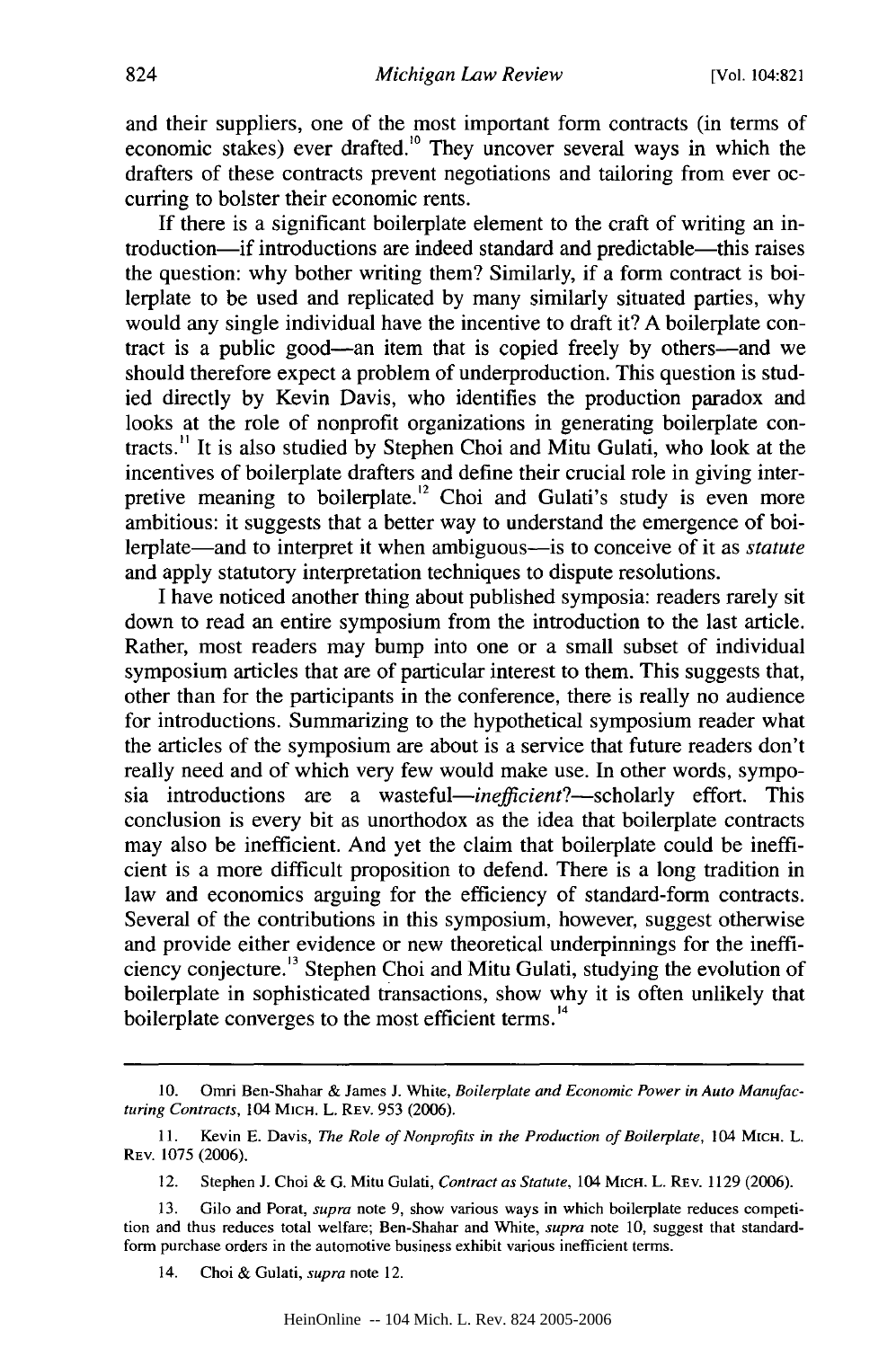If I somehow got you to read thus far, you may recognize that this introduction includes two types of information. The first type is specific to the forthcoming symposium and conveys its particular context (for instance, my references to the specific articles and to the prior standard-form contracts literature). The second type of stuff you read is more general and can be used, with almost no changes, to introduce other symposia on a variety of topics. This distinction roughly corresponds to what Henry Smith, in his important contribution to this symposium, calls intensive and extensive communications.<sup>15</sup> Contracts, when drafted ad hoc, are highly intensive information-rich rights. Property, in contrast, is less context dependent, less information specific, and therefore more extensive. Smith suggests that boilerplate represents a shift of contractual rights toward the status of property. He argues that the *modularity* feature of boilerplate is what allows it to have its extensive appeal.

Finally, in many contracts that are otherwise skewed in favor of their drafters, we nevertheless find boilerplate terms that appear to accord some balance. For example, one of the "hidden roles" of boilerplate that Gilo and Porat discover in their article is the provision of true and accessible benefits-but only to those who labor to read the unreadable contract.<sup>16</sup> Likewise, two contributions to this conference are aimed at providing more balance-and more fairness?--to the otherwise dominant law-andeconomics presence, but, like boilerplate, can be accessible mainly to readers who will labor to read through most of the other articles. I have asked two of the more influential scholars that have studied standard-form contracts using other approaches to comment on the ideas that are advanced in the symposium. Accordingly, Margaret Jane Radin, whose recent work identifies new challenges posed by standardization of contract in the digital age, $\frac{1}{2}$  and Todd Rakoff, whose seminal work on contracts of adhesion continues to provide a baseline for the study of form contracts, $<sup>18</sup>$  responded to</sup> this challenge.<sup>19</sup> Note that these commentaries are anything but the boilerplate commentaries that sometimes are affixed to symposium articles. Rather, this symposium provides a platform for Radin and for Rakoff to examine the emerging inventory of new ideas about boilerplate—an inventory

18. Todd D. Rakoff, *Contracts of Adhesion: An Essay in Reconstruction,* 96 **HARV.** L. REV. 1174 (1983).

19. Margaret Jane Radin, *Boilerplate Today: The Rise of Modularity and the Waning of Consent,* 104 MICH. L. REV. 1223 (2006); Todd D. Rakoff, *The Law and Sociology of Boilerplate, 104* MIcH. L. REV. 1235 (2006).

<sup>15.</sup> Henry E. Smith, *Modularity in Contracts: Boilerplate and Information Flow,* 104 MicH. L. REv. 1175 (2006).

<sup>16.</sup> Gilo and Porat, *supra* note 9, at 996.

<sup>17.</sup> Margaret Jane Radin, *Online Standardization and the Integration of Text and Machine,* 70 **FORDHAM** L. REV. 1125 (2002); Margaret Jane Radin, *Humans, Computers, and Binding Commitment,* 75 **IND.** L. J. 1125 (2000); Margaret Jane Radin, *Regime Change in Intellectual Property Law: Superseding the Law of the State with the "Law" of the Firm, 1 U. OTTAWA L. & TECH. J. 173* (2003-2004).